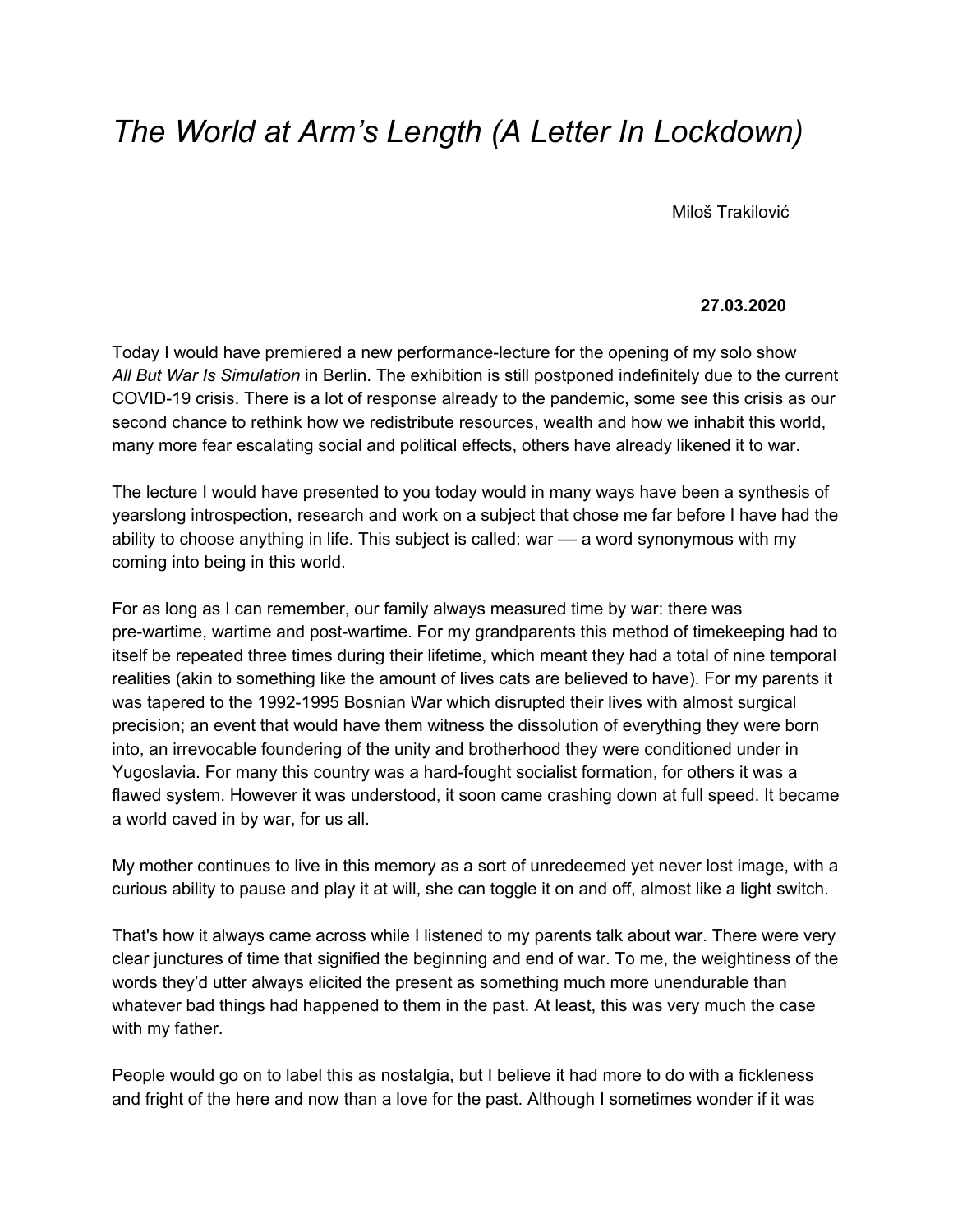indeed nostalgia that brought my father to an end in 2013. Unlike my mother, he never developed the same ability to switch things off.

I recall stories of people coming together, of life carrying on amidst a malefic collapse that eroded every fiber of civic life, igniting lasting nationalistic isolations, sudden border reconfigurations and the complete wipeout of a life they had shared and standards they knew. Hunger became prevalent and resources scarce yet solidarity was commonly practiced; care was distributed, and gatherings organized. Fear flourished, hatred bloomed, and demise never felt more definite, yet all this didn't halt people from convening. A testimony to this is perhaps the handful of childhood photographs I possess, apartments full of neighbours and birthday parties teeming with life. People continued coming together as everything around them was blown to bits. Life simply went on.

A defining feature of life under war was the realisation that every moment could potentially be the last, which paradoxically created a heightened sense of aliveness in many people. It gave way to a reality so condensed and honed one could level it through the eye of a needle, let alone the reticle of a rifle.

I know this not only from stories. I know it because I was there. I have witnessed it.

For someone who was born at the cusp of this conflict, there has never been a moment before war, hence war was for me always more of a spatial than temporal thing. Something that didn't have a beginning or ending, something that couldn't be switched on and off but boomed and burgeoned instead, continuing to occupy my life boundlessly after the 1995 Dayton peace agreement.

One particular sequence from wartime was not so much of a story as a lived experience that would come to define my life in many ways. During a rare commute from village to city I got pushed off a truck, landing on my head which resulted in internal bleeding: a brain hemorrhage, coma, surgery, partial paralysis and eventual recovery.

This was in 1994. I was four. I was the last patient the neurosurgeon, and colleague of my mother, would perform surgery on before fleeing to Sweden. It would take another year for my mother, sister and I to partake in such a journey, ending up as refugees in The Netherlands after I had fully recovered.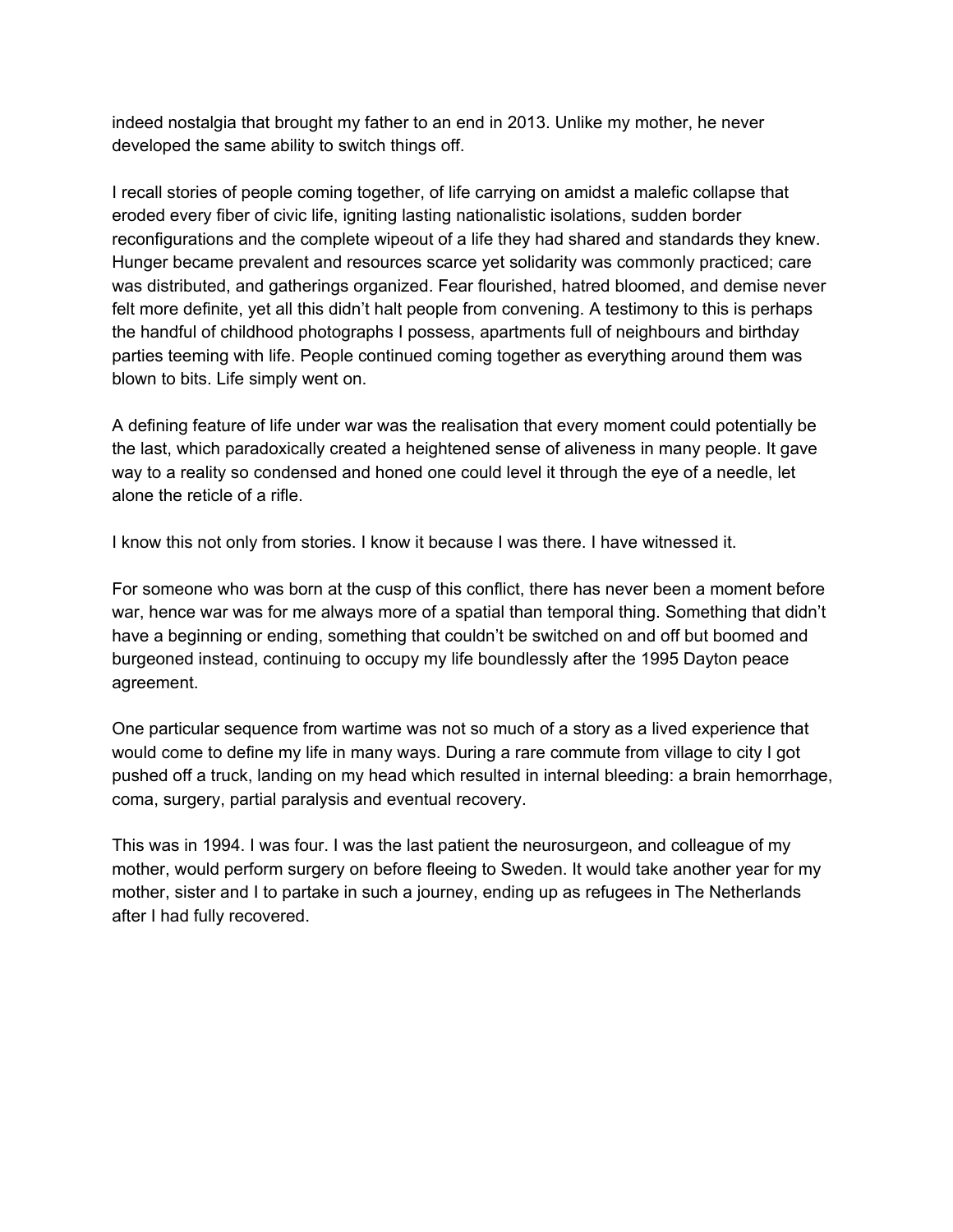

To this day I can easily switch this event off or on. I remember it well yet it never plays much of a role in my everyday life. It largely remains switched off, unless people point out the scar on the temple of my head, then the light switches back on for a second. For my mother, this event was the final blow in a barrage of tribulations that would catapult us into a completely new world. For her, this remains an incandescent tragedy. A lasting trauma.

I never believed much in tragedies or traumas. I always believed more in emergencies and crises. In action or inaction.

I say this, having very well experienced the dissociation and grief disbelief can bring. I continue living in a war that many around me seemed to never have noticed or cared much about. For those who got to know the world through dissolution, quivers of violence don't just disappear, they multiply. When they said war was over, it kept buzzing on in my ears. I can still hear it.

This lecture today would have been the culmination of many attempts to come closer to you. Not because I wanted you to understand. But because I needed you to participate. I still do. It often felt as if I lacked a body of words that could make you relate, so I learned your languages. I trained myself to effortlessly navigate the same cultures, systems and standards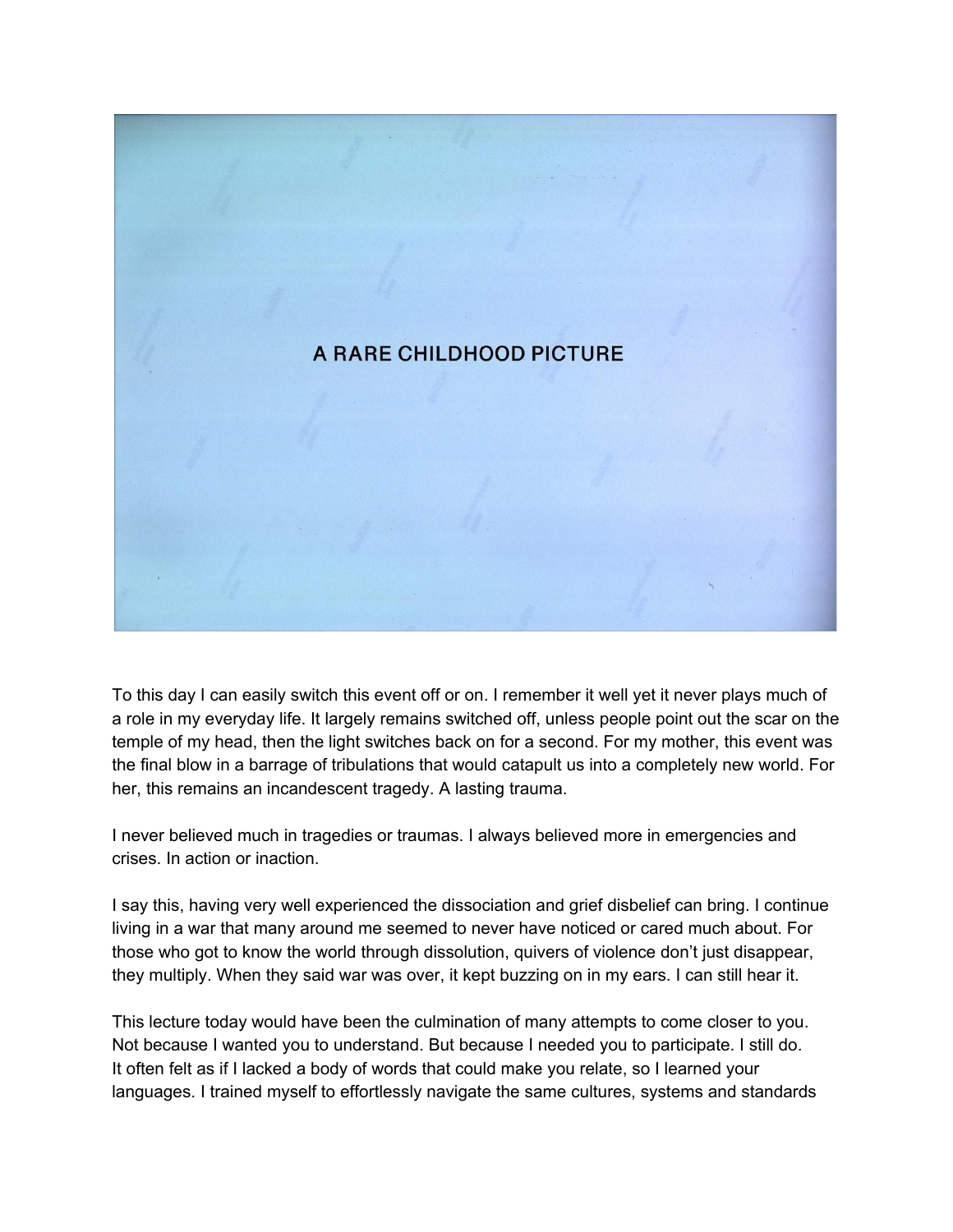that deemed my parents as failures. It was really easy. It became part of me. Though I never failed at anything throughout all this, there was always something that I felt was lacking. To this day, I never surrendered to the belief that my origins are a testimony of failure, that I come from a place where people failed to coexist, though many have tried to convince me of this. I always saw it more as an instance in which people didn't manage to come close enough to one another.

The initial lack I had experienced transformed into excess at some point, it became an abundance that couldn't be encompassed by customary containers of meaning and prompted other mappings. I built a practice around it. I made my life about it. It has taken me nearly 30 years to articulate a sensible stance on a subject that now finally feels like I have chosen it, instead of it choosing me and I would have presented that to you for the very first time today.

In this lecture I would have spoken to you about trauma. I wouldn't have used that word, but I'd be speaking about the same damn thing. I would have tried to explain to you that narrating war is an inherent contradiction: when it comes to war, it is always the ones who claim expertise that are more voluble the actual experience of war has volume, yet is very much mute. Maybe to you these words would have sounded vague. For me, this would only have elicited the cracks between us as something that simply cannot be sealed with language alone. I would have also made use of a few images today. Very few images -- three images, to be precise.

To me it was always clear that an image of war is not war. But in order to make this clear to you too, I have convinced myself I needed to make war a banality so that you might engage. In order to match your real with my real I needed to somehow bridge a vast vault of incredulity that lives between us.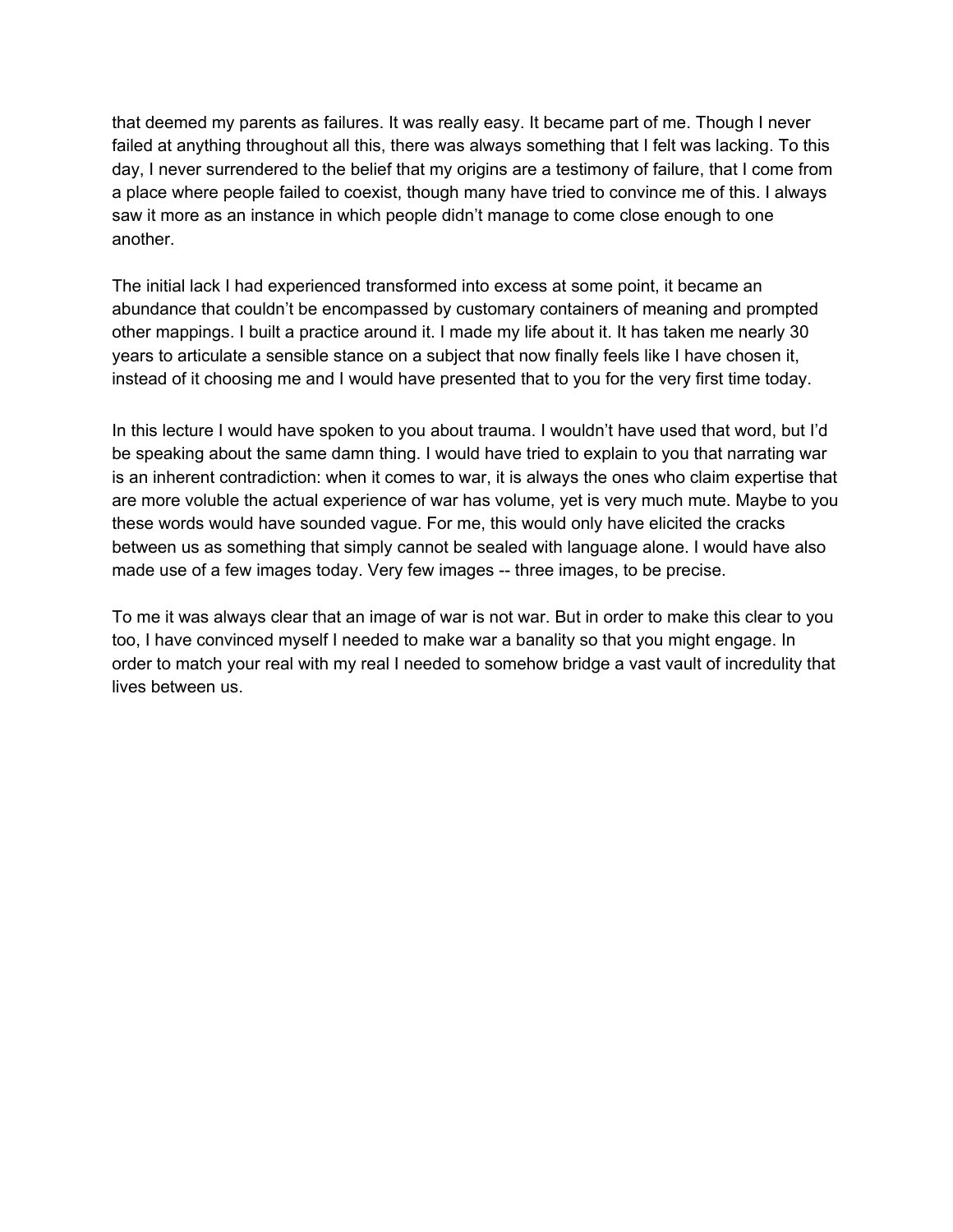

In this lecture I would have cooked up a story about an invisible threat we are faced with these days. I'd position that which I wanted to convey into a wider discourse of technological globalization, image production, networked militarization and many more half-baked theories that eventually would even have made some sense. Chances are you wouldn't have listened.

In this lecture I would have tried to come closer to some sort of definition of war in yet another attempt to come closer to you. My strategy to get there was to try and rival conventional understandings that see war as an independent phenomenon in the hope you would feel more complicit. I wanted you to stop viewing war as something that did not belong to you just because it happened to me. It did not happen to me, it happened to many. It still does.

Instead of going along with this idea as a form of my own blindness I would have tried to convince you that we are all blind. I would have informed you that we live in a world blinded by artificial lights and that we are far from any redemptive dawn. I would have made clear to you that an image blinds more than it illuminates. I would have told you that whatever happens, there is always the sun.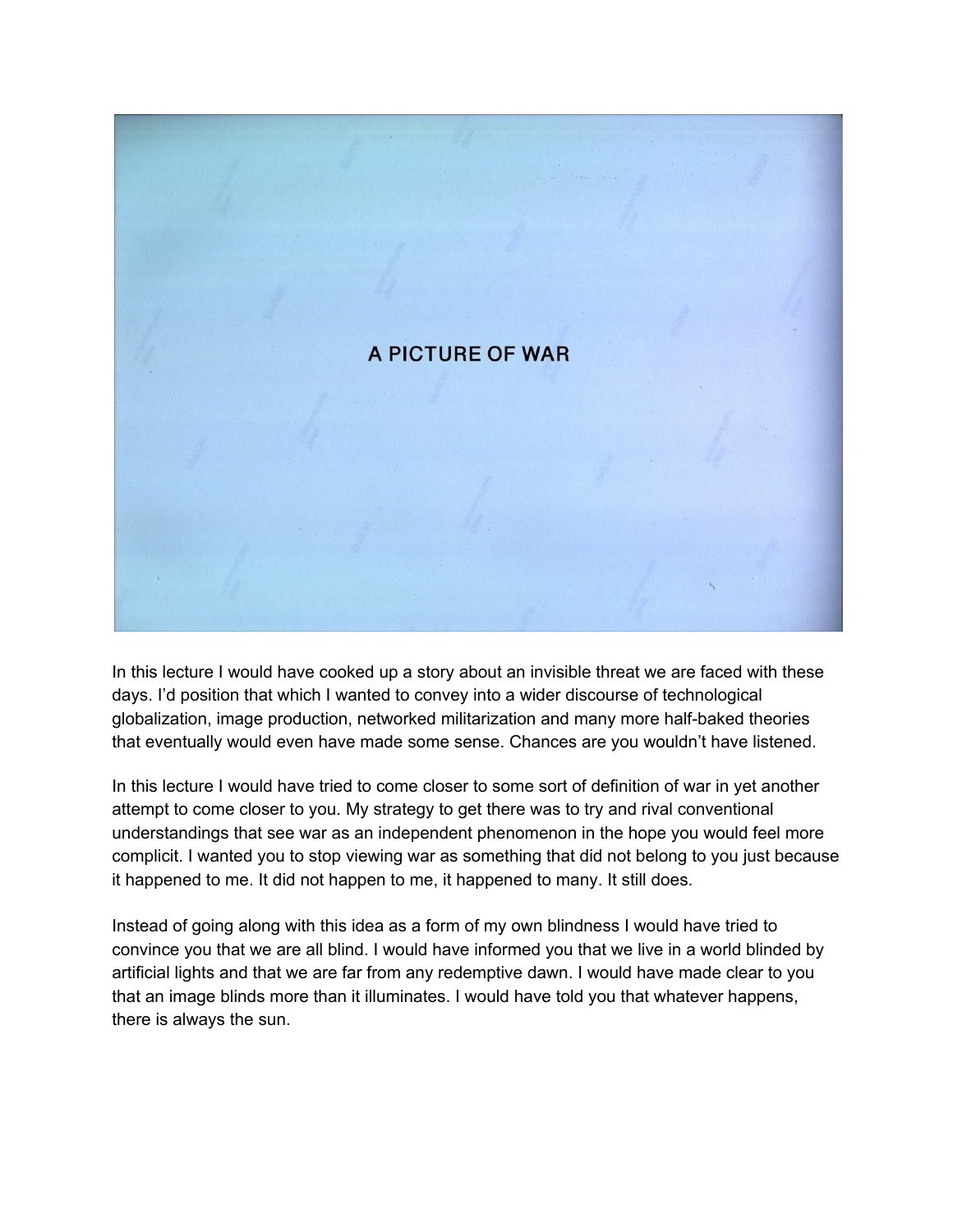Towards the end of this lecture I would have arrived at a definition of war as nothing less than the shifting of meaning: a state in which meaning is so rampantly reconfigured and remolded that it can hardly ever be communicated, captured, or contained.

By all accounts, we are now in one such state. Macron declared a state of war. Merkel dubbed the current situation the biggest exercise in solidarity since WWII. Reports from Italian and Dutch hospitals, emergency rooms and intensive care units across the globe recount scenes straight off a battlefield, as they continue to be stifled by the constant influx of patients.

But I don't think this is war. Things are not blown to bits. At least not yet, and may they not be anytime soon. The belief that the dissolution of the present will be as unified as the unification that capitalism wrongly and violently imposes upon the world is a razor's edge. I have to keep reminding myself of this too. I have felt the urgency to develop the lecture I would have presented to you today because the world I have been witnessing has systematically been turning into a world I once managed to escape from. Right now, it is frighteningly similar.

What seems to be apparent throughout all of this, is the prevailing emphasis on the invisible nature of this pandemic, the invisibility of the COVID-19 virus is what poses a big danger to humankind. Suddenly, the whole world agrees on the existence of an invisible threat, nobody needs to be convinced of this anymore. As if all at once a switch went on.

Today, I would have told you that we are all complicit in an invisible war and I would have likely failed to convince you. It could be that I was trying to state the obvious, or that my definitions were flawed. Either way, I would have ended this lecture by telling you there is an ongoing war festering in the darkness. I would have also told you that whatever happens, there is always the sun.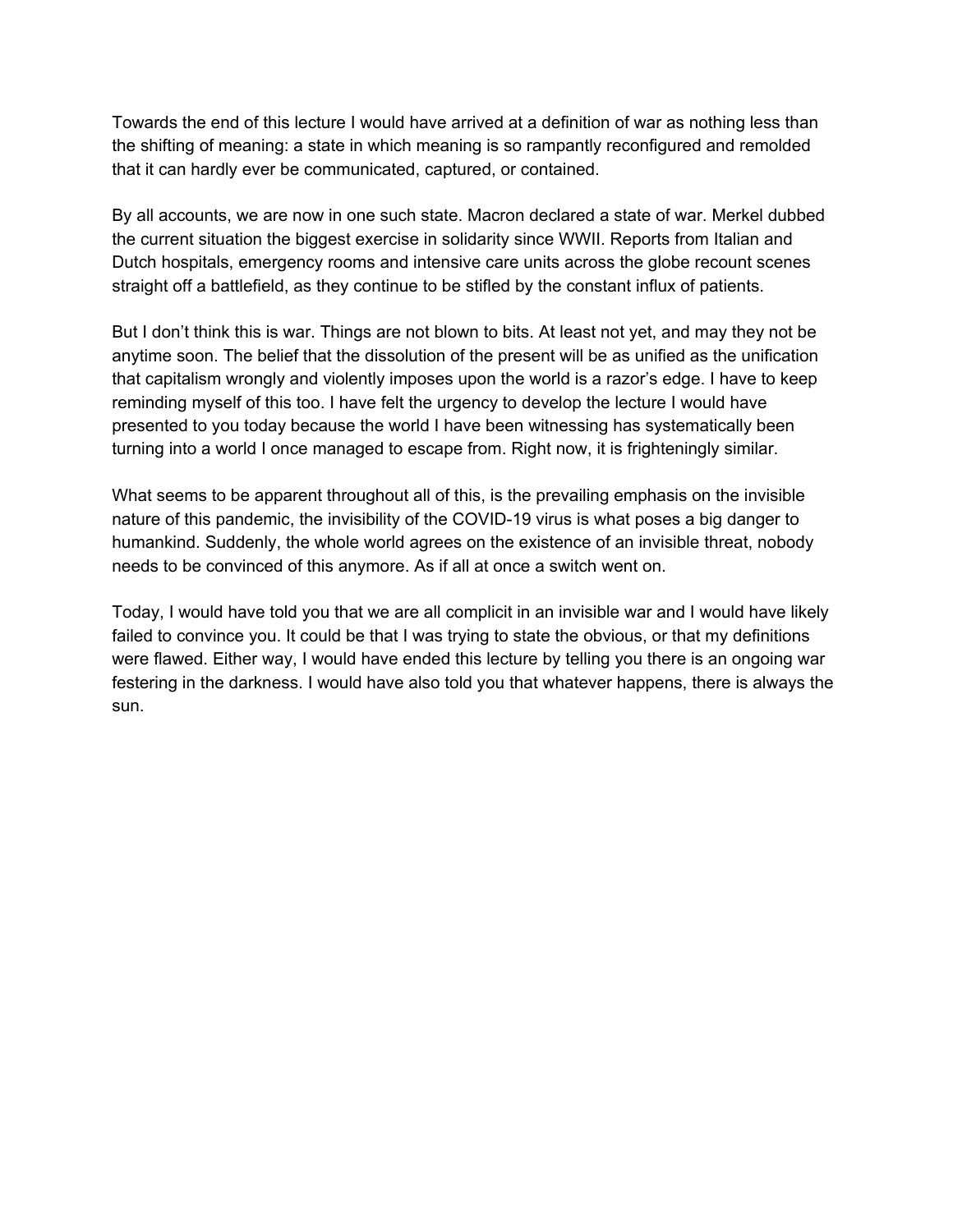

But all this is now riddled with contemplation as we hold our breath to see what world awaits us. From where I am standing now, there is only spring. Everything else is switched off. There is no sun. But let me tell you, freedom also means the ability to put things aside, to turn things off. I know this. I learned this from my mother. It is one of many truths she passed on to me.

My own sense of truthfulness has always been defined by the two things I felt most lacking at a certain point in my life: vision and movement. I believe this discernment dates back to an event from 1994. I invested my life energies running after, investigating, bolstering and relativizing these two senses. I thought that if I played off the veracity of sight against the velocity of movement I would be left with the truth about this world. Turns out, I still know nothing. But the current crisis has opened my eyes to something I seemed to have senselessly overlooked in the course of all these ongoing investigations - the sense of touch.

Maybe this is because one only realises the importance of things once they are gone or taken away. Maybe it's because our sense of touch is our most primordial sense that develops first in the womb. It arrives to us before we arrive into the world, before words, before wars. Certainly, before any ability to see.